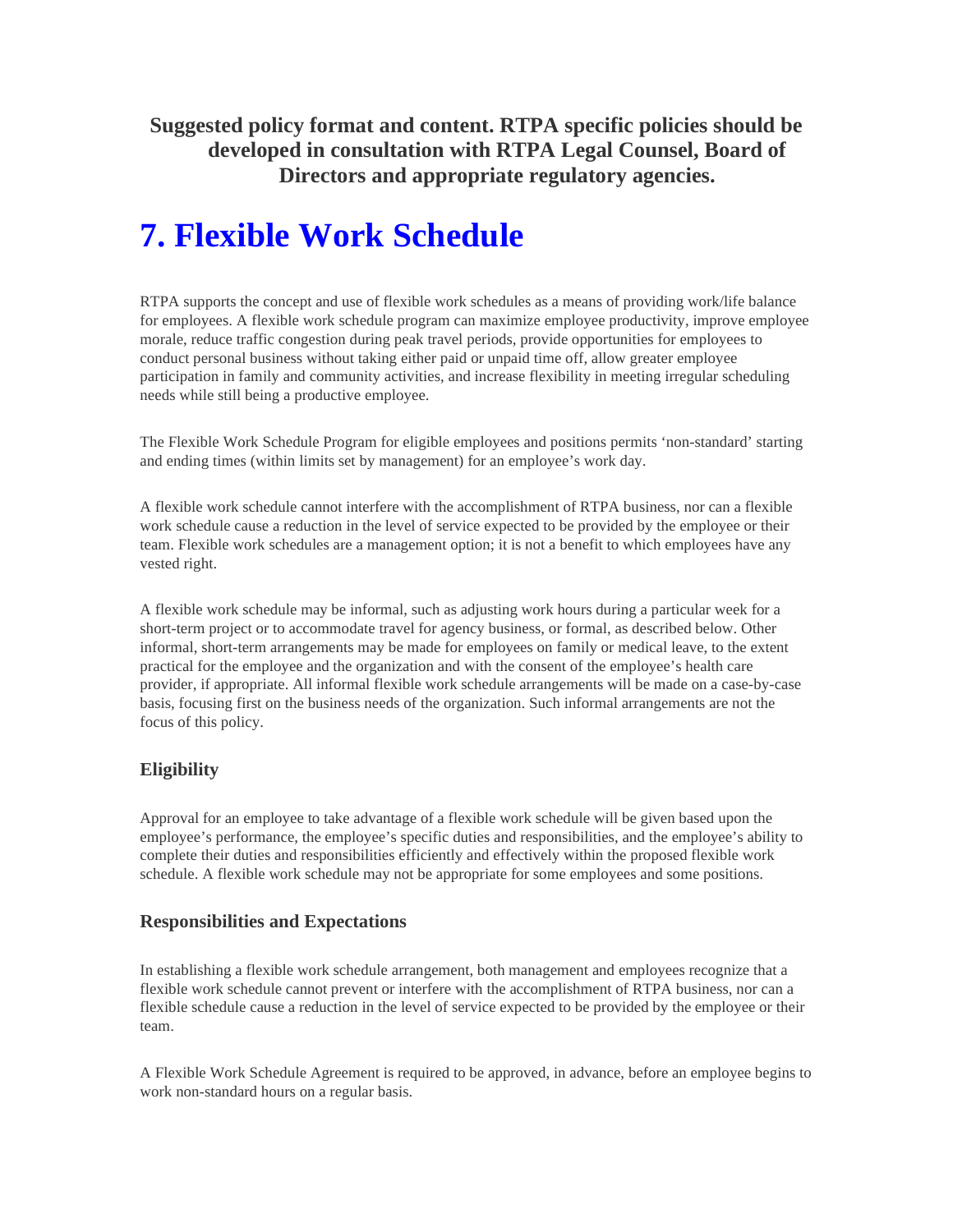Under RTPA's Alternate Work Schedule, RTPA standard business hours are 7:30 a.m. to 5:30 p.m., Monday through Thursday and 7:30 to 4:30 on alternate Fridays. RTPA considers "core business hours" to be 9 a.m. to 4 p.m., Monday through Friday, excluding the lunch period. All employees, unless assigned a part-time or other type of alternate work schedule, are expected to work the core hours. An employee may request an exception to working the core hours by submitting a formal Flexible Work Schedule request.

RTPA recognizes that some employees are assigned part-time work schedules, or alternate full-time schedules that do not align to the agency's core business hours. In such situations, the usual work schedule will be coordinated between an employee and their supervisor.

To facilitate scheduling meetings and the coordination of work, an employee should establish a consistent schedule. Employees working a schedule that includes hours outside of 8 a.m. to 4 p.m., Monday through Friday, should block the time on their calendars during the normal work hours that they are out of the office.

Employees with a flexible work schedule must notify other employees - who will be affected by their presence or absence - of their usual work hours by posting schedules, identifying primary communication methods, notifying a receptionist, or other appropriate means.

Employees with a flexible work schedule may not propose a schedule that includes compensable overtime. Flexible schedules must not result in scheduled overtime or compensable time.

Employees with a flexible work schedule must be able to meet all workload requirements and attend all scheduled meetings, required or recommended training, conferences, etc. within the proposed schedule.

Employees with a flexible work schedule will be treated the same as other employees with regard to compensatory time and overtime if the employee is eligible. In accordance with Section 7.5 of the Employee Handbook, non-exempt employees will not earn overtime unless they work more than 40 paid hours in a workweek and the additional hours are pre-approved by the appropriate level of management.

Employees with a flexible work schedule are subject to the RTPA Employee Handbook and all policies.

#### **Rescheduled 40 Hour Work Week**

One of the arrangements available to employees under the Flexible Work Schedule Program is a rescheduled 40 hour work week. This occurs when an employee requests that the hours for their usual work day fall outside the agency's standard business hours of 7:30 a.m. to 5:30 p.m., Monday through Thursday and 7:30 to 4:30 on alternate Fridays. There are three usage levels for this type of arrangement:

Occasional Use

A supervisor may approve an informal, short-term flexible work schedule for an employee to adjust work hours during a particular week in order to meet a project deadline or to accommodate travel for agency business.

Regular Use – All Work Hours include the Core Business Hours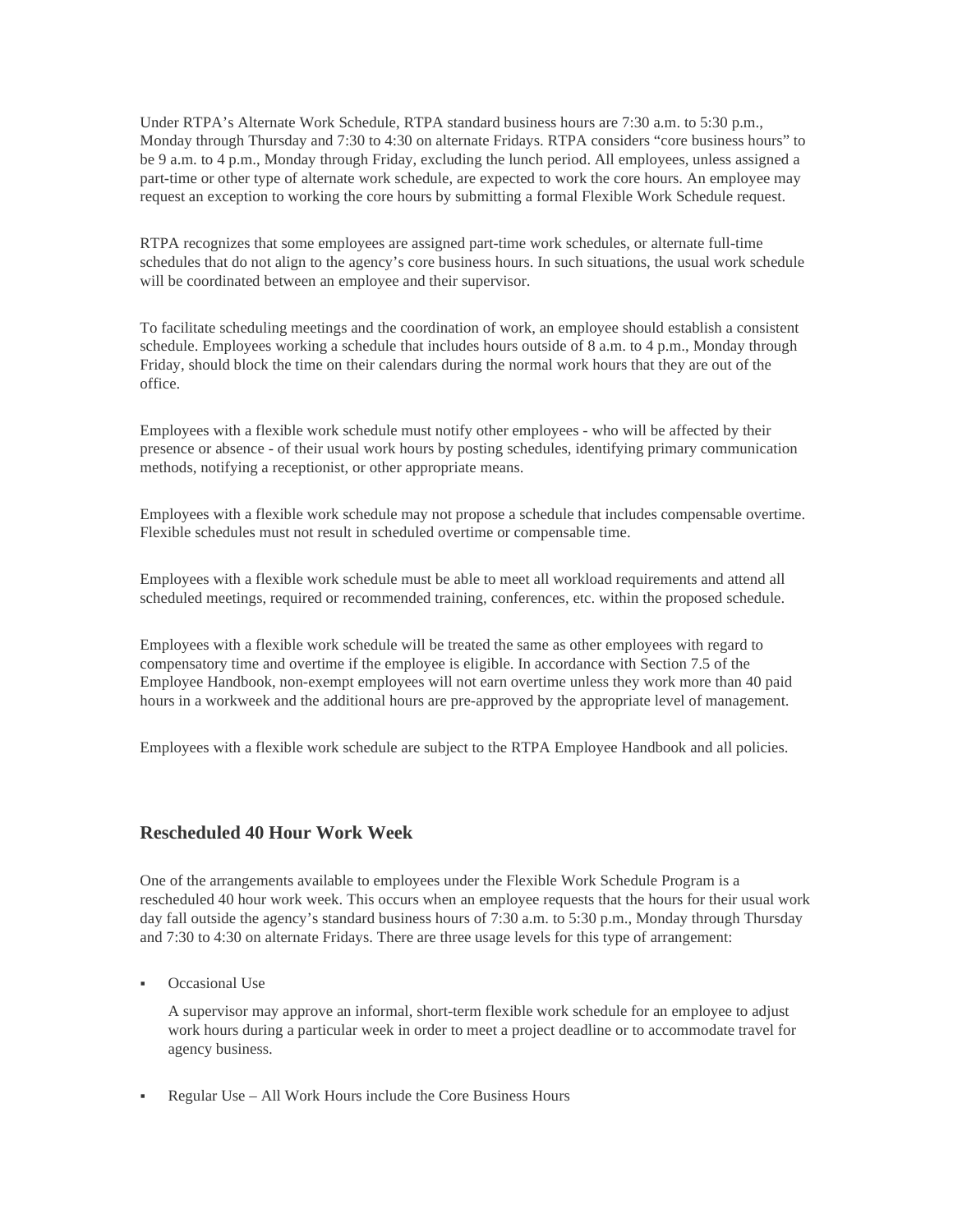- An employee and supervisor may agree to a standing flexible work schedule arrangement where the employee's usual work hours include the core business hours of 9 a.m. to 4 p.m., Monday through Friday.
- It is recommended that the employee and supervisor agree to the usual work schedule in writing. A Flexible Work Schedule Agreement is not required for this type of arrangement.
- Once approved, the employee is responsible for informing his/her supervisor of any temporary variation in his/her work schedule from the approved schedule.
- An employee may request a change or end their flexible work schedule by notifying their supervisor in writing.
- In approving such an arrangement, the supervisor must ensure that the flexible work schedule does not prevent or interfere with the accomplishment of RTPA business, nor can the flexible schedule result in a reduction in the level of service expected to be provided by the employee or their team.
- Employees must recognize that a supervisor may change or revoke the approved schedule at any time.
- Regular Use Some Work Hours are Outside the Core Business Hours
	- An employee may request a standing flexible work schedule arrangement where some of the employee's usual work hours are outside the core business hours of 9 a.m. to 4 p.m., Monday through Friday. For example an employee may request to start his/her work day at 6:30 a.m. and finish his/her work day at 3:30 p.m. In this case, the employee's schedule does not cover the core business hours.
	- A formal Flexible Work Schedule Agreement is required for this type of arrangement and should be approved, in advance, before the employee begins to work non-standard hours on a regular basis.
	- Once a Flexible Work Schedule Agreement has been approved, the employee is responsible for informing his/her supervisor of any temporary variation in his/her work schedule from the approved schedule.
	- An employee may request an ongoing change or end their approved Flexible Work Schedule Agreement by notifying their supervisor, and the Director of Finance and Administrative Services in writing.
	- The *Flexible Work Schedule Request Procedures and Approval Process* section provides more information.

#### **Discretion of Executive Director**

The Executive Director is responsible for identifying if the aforementioned options are workable within his/her department. This includes determining if the schedule is appropriate for the employee and department and assessing the impact and outcomes on scheduling and work performance in terms of production, quality, and absenteeism.

### **Flexible Work Schedule Request Procedures and Approval Process**

An employee or supervisor may propose a flexible work schedule as a possible work arrangement. In certain instances, a flexible work schedule may be required by management to meet operational needs.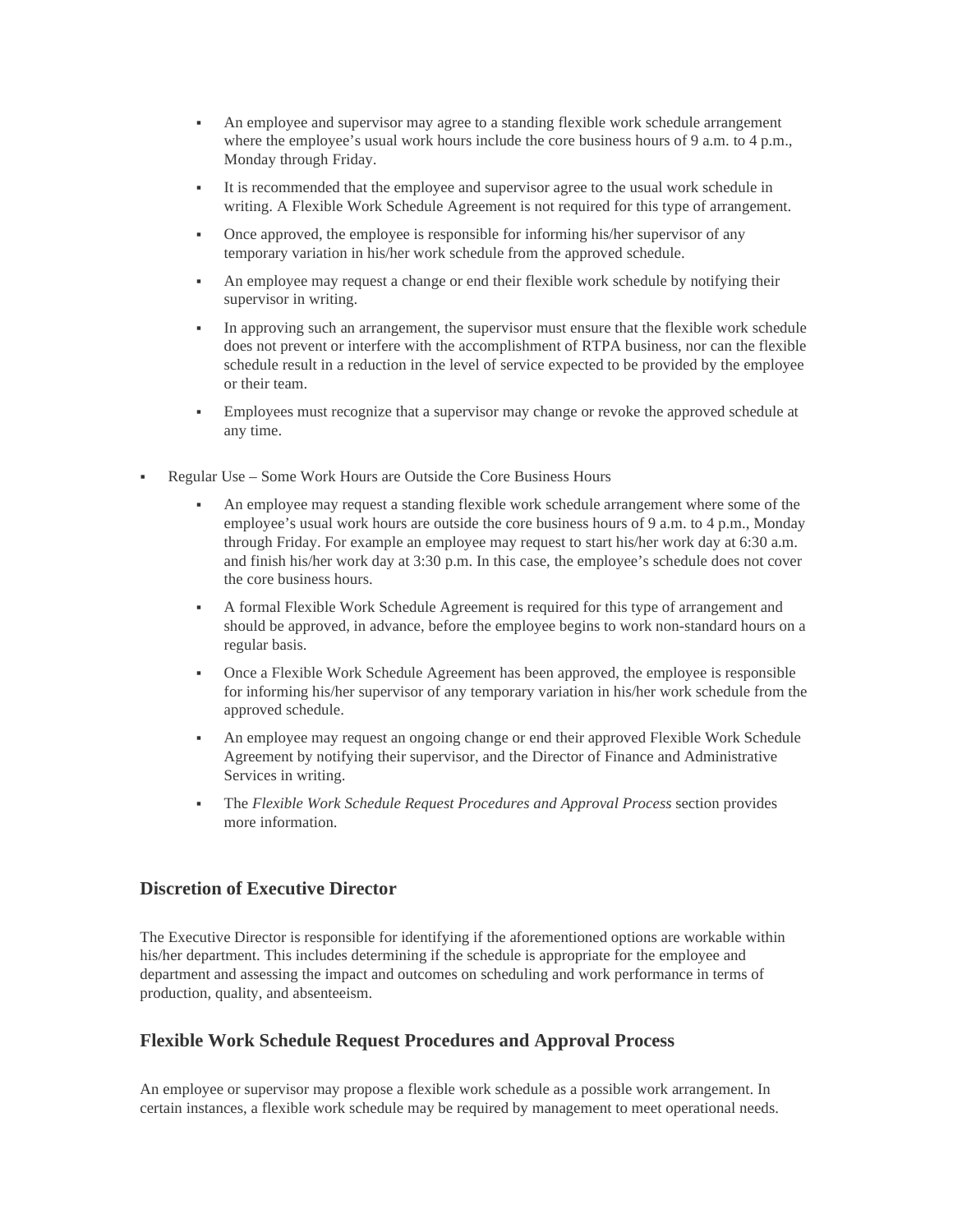The criteria for considering a flexible work schedule request includes, but is not limited to:

- **Duties of the employee's job and a determination as to whether work can be performed effectively** with a flexible schedule.
- The impact of the flexible schedule upon the employee's ability to perform the required work tasks.
- The level of service expected to be provided by the employee and their team.
- The level of staffing and supervision needed at various times.
- The schedule of other employees within and outside the department with whom the employee must coordinate.
- The requesting employee's performance history.

A flexible work schedule must adhere to the following criteria:

- It must include working during core hours, from  $9$  a.m. to  $4$  p.m., excluding the lunch period, except as otherwise agreed.
- An employee must not be scheduled to work more than 10 hours per day.
- Non-exempt employees must not be scheduled to work more than 40 hours per workweek.
- **Employees must schedule at least a 30 minute meal period each day.**
- Any exceptions to these schedule criteria must be approved by the Executive Director.

Employees requesting consideration for a flexible work schedule should complete the 'Flexible Work Schedule' agreement/approval form and submit this to their supervisor. Flexible Work Schedule Agreements will be approved for a maximum of one year and will be reviewed by the Executive Director prior to becoming effective. An existing Agreement may be extended with approval from the supervisor and Executive Director via an Agreement Extension Request; each extension will be for a maximum of one year.

Upon approval of the Flexible Work Schedule Agreement, a three month trial period will commence. At the conclusion of the trial period, the employee and supervisor will review the arrangement and make a recommendation for continuance, modifications, or discontinuation to the Executive Director.

An approved Flexible Work Schedule Agreement will be subject to review if the employee is transferred or promoted to another position, if there is a significant change in the employee's job responsibilities, the employee's direct supervisor changes, or if there are performance issues. An approved Flexible Work Schedule Agreement may be revoked at the discretion of the Executive Director and/or if the criteria used for approval, as noted in this policy, are no longer met.

In the event that a flexible work schedule arrangement is to be discontinued, RTPA may provide the employee with thirty (30) days' notice of such a change to accommodate commuting, child care, and other problems that may arise from such a change. There may be instances, however, where no notice is possible or granted.

All approved requests will be forwarded to the Director of Finance and Administrative Services for program coordination and recordkeeping. The Director of Finance and Administrative Services has the general responsibility for overseeing the day-to-day implementation of this policy in accordance with payroll and legal requirements. Should an exception to the policy be desired, the request for exception is to